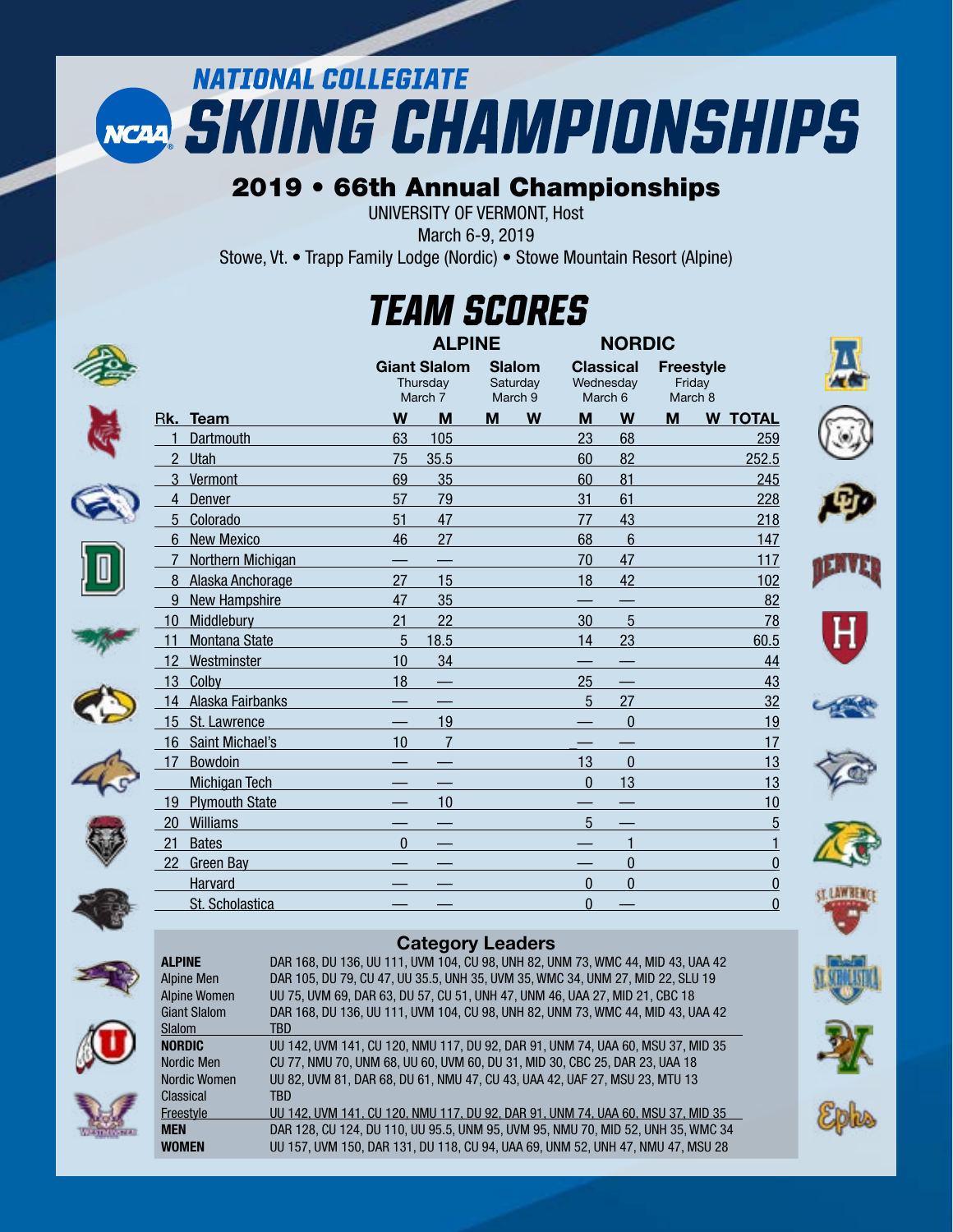# **NATIONAL COLLEGIATE NCARL SKIING CHAMPIONSHIPS**

#### 2019 • 66th Annual Championships

UNIVERSITY OF VERMONT, Host

March 6-9, 2019

Stowe, Vt. • Trapp Family Lodge (Nordic) • Stowe Mountain Resort (Alpine)

### *USCSCA All-Americans*

*The All-American's listed below are awarded by the United States Collegiate Ski Coaches Association (USCSCA). The first-team All-Americans are finishers 1-5 in each race and second-team All-American's are finishers 5-10.* 

| <b>Wednesday, March 6</b> |                                   | <b>Thursday, March 7</b> |                                                  | <b>Friday, March 8</b>                          | <b>Saturday, March 9</b>                 |  |  |
|---------------------------|-----------------------------------|--------------------------|--------------------------------------------------|-------------------------------------------------|------------------------------------------|--|--|
|                           | Men's 10K Freestyle<br>First-Team |                          | <b>Women's Giant Slalom</b><br><b>First-Team</b> | <b>Women's 15K Classic</b><br><b>First-Team</b> | <b>Men's Slalom</b><br><b>First-Team</b> |  |  |
|                           | Erik Dengerud, CU                 |                          | Laurence St. Germain, UVM                        |                                                 |                                          |  |  |
| 2                         | Kornelius Grov, UNM               | $\overline{2}$           | Roni Remme, UU                                   | $\overline{2}$                                  | $\overline{2}$                           |  |  |
| 3                         | Ian Torchia, NMU                  | 3                        | Patricia Mangan, DAR                             | 3                                               | 3                                        |  |  |
| 4                         | Ricardo Izquierdo-Bernier, UNM    | 4                        | Mikaela Tommy, CU                                | 4                                               | 4                                        |  |  |
| 5                         | <b>Bill Harmeyer, UVM</b>         |                          | Paula Moltzan, UVM                               | 5                                               | 5                                        |  |  |
|                           | <b>Second-Team</b>                |                          | <b>Second-Team</b>                               | <b>Second-Team</b>                              | <b>Second-Team</b>                       |  |  |
|                           | 6 Alvar Alev, CU                  |                          | Tuva Norbye, DU                                  | 6                                               | 6                                        |  |  |
|                           | Zane Fields, CBC                  |                          | Lisa Olsson, UNH                                 |                                                 |                                          |  |  |
| 8                         | Maximillan Bie, UU                | 8                        | Eirin Engeset, UU                                | 8                                               | 8                                        |  |  |
| 9                         | Finn O'Connell, UVM               | 9                        | Emma Woodhouse, UNH                              | 9                                               | 9                                        |  |  |
|                           | 10 Zak Ketterson, NMU             | 10                       | Andrea Komsic, DU                                | 10                                              | 10                                       |  |  |
|                           | Women's 5K Freestyle              |                          | <b>Men's Giant Slalom</b>                        | <b>Men's 20K Classic</b>                        | <b>Women's Slalom</b>                    |  |  |
|                           | First-Team                        |                          | <b>First-Team</b>                                | <b>First-Team</b>                               | <b>First-Team</b>                        |  |  |
|                           | Julia Richter, UU                 |                          | Tanguy Nef, DAR                                  |                                                 |                                          |  |  |
|                           | 2 Jasmi Joensuu, DU               | 2                        | Simon Fournier, DU                               | $\overline{2}$                                  | $\overline{2}$                           |  |  |
| 3                         | Evelina Sutro, UVM                |                          | James Ferri, DAR                                 | 3                                               | 3                                        |  |  |
| $\overline{4}$            | Katharine Ogden, DAR              | 4                        | Drew Duffy, DAR                                  | 4                                               | 4                                        |  |  |
| 5                         | Guro Jordheim, UU                 | 5                        | Tobias Kogler, DU                                | 5                                               | 5                                        |  |  |
|                           | <b>Second-Team</b>                |                          | <b>Second-Team</b>                               | <b>Second-Team</b>                              | <b>Second-Team</b>                       |  |  |
|                           | 6 Anna Bizyukova, UVM             | 6                        | Max Luukko, CU                                   | 6                                               | 6                                        |  |  |
|                           | Abigail Jarzin, NMU               |                          | <b>Martin Arene, WMC</b>                         |                                                 |                                          |  |  |
| 8                         | Christina Rolandsen, CU           | 8                        | Patrick McConville, UVM                          | 8                                               | 8                                        |  |  |
| 9                         | Nichole Schneider, NMU            | 9                        | Justin Alkier, MID                               | 9                                               | 9                                        |  |  |
| 10 <sup>°</sup>           | Casey Wright, UAA                 | 10                       | Patrick Kenney, UNH                              | 10                                              | 10                                       |  |  |
|                           |                                   |                          |                                                  |                                                 |                                          |  |  |

#### All-American Breakdown

| <b>Overall:</b>           | UVM 7, CU 5, DAR 5, DU 5, UU 5, NMU 4, UNH 3, UNM 2, UAA 1, CBC 1, MID 1, WMC 1 |
|---------------------------|---------------------------------------------------------------------------------|
| <b>First-Team:</b>        | DAR 5, UVM 4, UU 3, CU 2, DU 3, UNM 2, NMU 1                                    |
| <b>Nordic:</b>            | NMU 4, UVM 4, CU 3, UU 3, UNM 2, UAA 1, CBC 1, DAR 1, DU 1                      |
| <b>Alpine:</b>            | DAR 4, DU 4, UNH 3, UVM 3, CU 2, UU 2, MID 1, WMC 1                             |
| Men:                      | CU 3, DAR 3, UVM 3, DU 2, UNM 2, NMU 2, CBC 1, MID 1, UNH 1, UU 1, WMC 1        |
| Women:                    | UU 4, UVM 4, DU 3, CU 2, DAR 2, UNH 2, NMU 2, UAA 1                             |
| <b>Region:</b>            | RMISA 19, EISA 17, CCSA 4                                                       |
| <b>Region First-Team:</b> | RMISA 10, EISA 9, CCSA 1                                                        |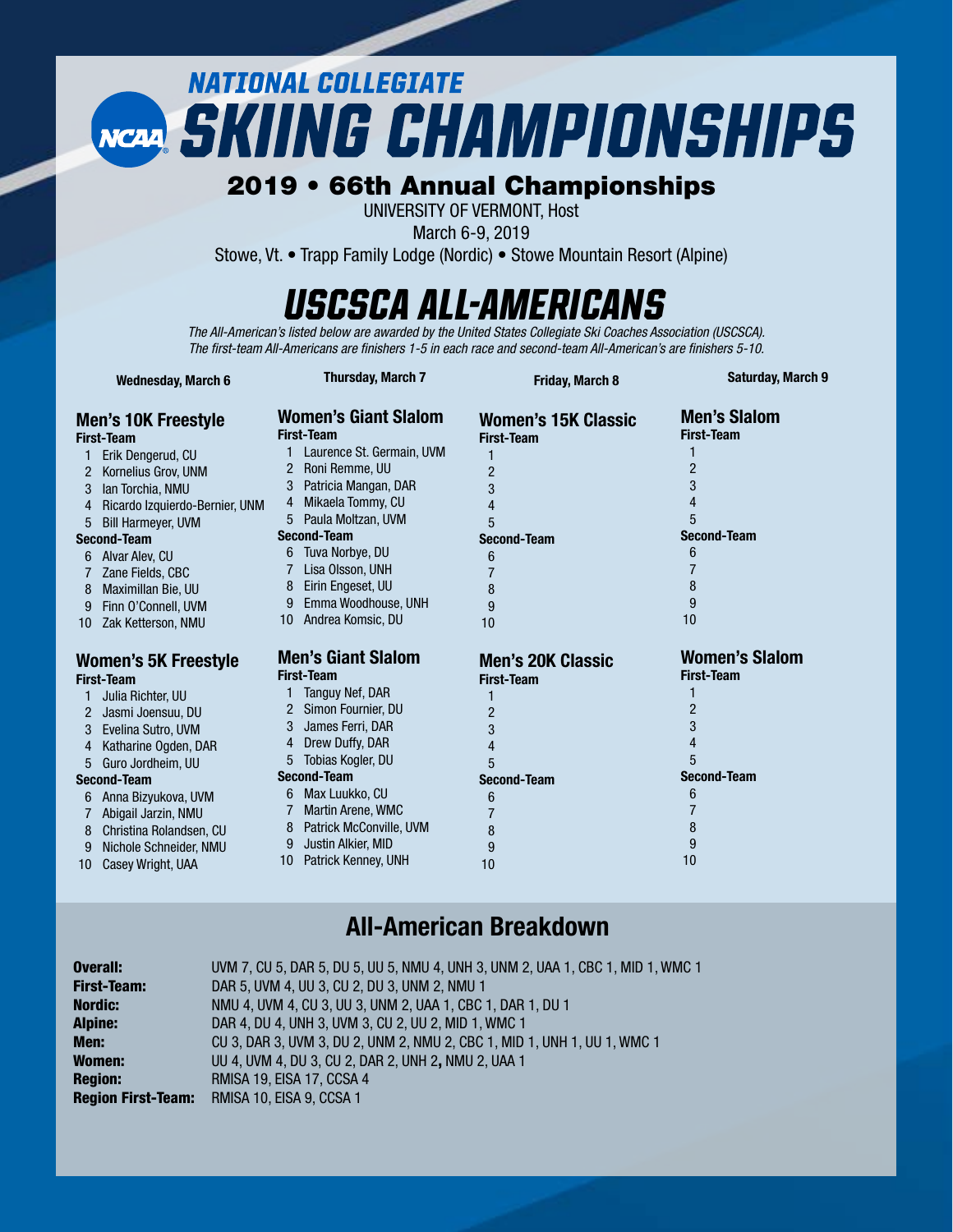# **NATIONAL COLLEGIATE** NCAA SKIING CHAMPIONSHIPS

#### 2019 • 66th Annual Championships

UNIVERSITY OF VERMONT, Host

T.D.A's: Bill Rodgers, Bill Henchey, Tracey Cote Stowe, Vt. • Trapp Family Lodge (Nordic)

T.D.: Sally Jones March 6, 2019 • 10 a.m. ET





### *Men's 10K Freestyle*

| 32<br>Colorado<br>24:25.5<br>$\mathbf{1}$<br>Erik Olsvik Dengerud<br>$\overline{2}$<br>36<br><b>Kornelius Groev</b><br><b>New Mexico</b><br>24:45.1<br>3<br>33<br>lan Torchia<br>Northern Michigan<br>24:45.4<br>4<br>38<br>Ricardo Izquierdo-Bernier<br>24:49.3<br><b>New Mexico</b><br>5<br>35<br>Vermont<br><b>Bill Harmeyer</b><br>25:06.2<br>$\boldsymbol{6}$<br>13<br>Alvar Johannes Alev<br>Colorado<br>25:07.3<br>$\overline{7}$<br>37<br>Colby<br>25:09.1<br>Zane Fields<br>$\bf 8$<br>18<br>Utah<br>25:10.0<br><b>Maximilian Bie</b><br>$\overline{9}$<br>34<br>Vermont<br>Finn O'Connell<br>25:10.6 | 40<br>37<br>34<br>31<br>29<br>27<br>25<br>23<br>22<br>21<br>20<br>19<br>18<br>17 |
|----------------------------------------------------------------------------------------------------------------------------------------------------------------------------------------------------------------------------------------------------------------------------------------------------------------------------------------------------------------------------------------------------------------------------------------------------------------------------------------------------------------------------------------------------------------------------------------------------------------|----------------------------------------------------------------------------------|
|                                                                                                                                                                                                                                                                                                                                                                                                                                                                                                                                                                                                                |                                                                                  |
|                                                                                                                                                                                                                                                                                                                                                                                                                                                                                                                                                                                                                |                                                                                  |
|                                                                                                                                                                                                                                                                                                                                                                                                                                                                                                                                                                                                                |                                                                                  |
|                                                                                                                                                                                                                                                                                                                                                                                                                                                                                                                                                                                                                |                                                                                  |
|                                                                                                                                                                                                                                                                                                                                                                                                                                                                                                                                                                                                                |                                                                                  |
|                                                                                                                                                                                                                                                                                                                                                                                                                                                                                                                                                                                                                |                                                                                  |
|                                                                                                                                                                                                                                                                                                                                                                                                                                                                                                                                                                                                                |                                                                                  |
|                                                                                                                                                                                                                                                                                                                                                                                                                                                                                                                                                                                                                |                                                                                  |
|                                                                                                                                                                                                                                                                                                                                                                                                                                                                                                                                                                                                                |                                                                                  |
| 10<br>31<br>Northern Michigan<br>25:11.3<br>Zak Ketterson                                                                                                                                                                                                                                                                                                                                                                                                                                                                                                                                                      |                                                                                  |
| 11<br>26<br>25:12.3<br><b>Eivind Kvaale</b><br>Denver                                                                                                                                                                                                                                                                                                                                                                                                                                                                                                                                                          |                                                                                  |
| 12<br>25:14.2<br>29<br>Utah<br>Logan Diekmann                                                                                                                                                                                                                                                                                                                                                                                                                                                                                                                                                                  |                                                                                  |
| 13<br>39<br>Ola Jordheim<br>Utah<br>25:14.4                                                                                                                                                                                                                                                                                                                                                                                                                                                                                                                                                                    |                                                                                  |
| 14<br>30<br><b>Sigurd Roenning</b><br>Alaska Anchorage<br>25:15.9                                                                                                                                                                                                                                                                                                                                                                                                                                                                                                                                              |                                                                                  |
| 15<br>14<br>Peter Wolter<br>Middlebury<br>25:16.3                                                                                                                                                                                                                                                                                                                                                                                                                                                                                                                                                              | 16                                                                               |
| 16<br>27<br>Kjetil Baanerud<br><b>Northern Michigan</b><br>25:17.9                                                                                                                                                                                                                                                                                                                                                                                                                                                                                                                                             | 15                                                                               |
| 17<br>25<br>Middlebury<br>25:18.0<br>Lewis Nottonson                                                                                                                                                                                                                                                                                                                                                                                                                                                                                                                                                           | 14                                                                               |
| 22<br>18<br>Bowdoin<br>25:20.4<br><b>Elliot Ketchel</b>                                                                                                                                                                                                                                                                                                                                                                                                                                                                                                                                                        | 13                                                                               |
| 19<br>$\overline{8}$<br>Dartmouth<br>25:22.3<br><b>Gavin McEwen</b>                                                                                                                                                                                                                                                                                                                                                                                                                                                                                                                                            | 12                                                                               |
| 20<br>20<br><b>Callan DeLine</b><br>Dartmouth<br>25:24.3                                                                                                                                                                                                                                                                                                                                                                                                                                                                                                                                                       | 11                                                                               |
| 21<br>23<br>Colorado<br>25:24.6<br>Sondre Bollum                                                                                                                                                                                                                                                                                                                                                                                                                                                                                                                                                               | 10                                                                               |
| 22<br>40<br>Ben Ogden<br>Vermont<br>25:28.6                                                                                                                                                                                                                                                                                                                                                                                                                                                                                                                                                                    | 9                                                                                |
| 23<br>19<br>Ti Donaldson<br><b>Montana State</b><br>25:32.2                                                                                                                                                                                                                                                                                                                                                                                                                                                                                                                                                    | $\underline{8}$                                                                  |
| 24<br>10<br><b>Borgar Norrud</b><br>Denver<br>25:34.2                                                                                                                                                                                                                                                                                                                                                                                                                                                                                                                                                          | $\overline{1}$                                                                   |
| 25<br>$\overline{4}$<br><b>Ty Godfrey</b><br>Montana State<br>25:34.3                                                                                                                                                                                                                                                                                                                                                                                                                                                                                                                                          | 6                                                                                |
| 26<br>$6\phantom{1}$<br>Seiji Takagi<br>Alaska Fairbanks<br>25:37.3                                                                                                                                                                                                                                                                                                                                                                                                                                                                                                                                            | $\overline{5}$                                                                   |
| 27<br>$\mathbf{1}$<br>Ole Marius Kirkeng<br>Denver<br>25:37.8                                                                                                                                                                                                                                                                                                                                                                                                                                                                                                                                                  | $\overline{4}$                                                                   |
| 28<br>5<br>Williams<br>25:39.2<br>Isaac Freitas-Eagan                                                                                                                                                                                                                                                                                                                                                                                                                                                                                                                                                          | $\overline{3}$                                                                   |
| 12<br>29<br><b>Braden Becker</b><br><b>Williams</b><br>25:42.4                                                                                                                                                                                                                                                                                                                                                                                                                                                                                                                                                 | $\overline{2}$                                                                   |
| 30<br>21<br><b>Toomas Kollo</b><br>25:43.1<br>Alaska Anchorage                                                                                                                                                                                                                                                                                                                                                                                                                                                                                                                                                 | $\mathbf{1}$                                                                     |
| 31<br>16<br>Kristoffer Vollset<br><b>Michigan Tech</b><br>25:48.7                                                                                                                                                                                                                                                                                                                                                                                                                                                                                                                                              |                                                                                  |
| 32<br>$\overline{7}$<br><b>Emil Book Bratbak</b><br>St. Scholastica<br>25:53.4                                                                                                                                                                                                                                                                                                                                                                                                                                                                                                                                 |                                                                                  |
| 33<br>28<br>25:54.8<br>Sam Wood<br>Middlebury                                                                                                                                                                                                                                                                                                                                                                                                                                                                                                                                                                  |                                                                                  |
| 34<br>24<br><b>Patrick Acton</b><br><b>Michigan Tech</b><br>25:59.4                                                                                                                                                                                                                                                                                                                                                                                                                                                                                                                                            |                                                                                  |
| 35<br>$\boldsymbol{9}$<br><b>Max Donaldson</b><br>Alaska Fairbanks<br>26:06.9                                                                                                                                                                                                                                                                                                                                                                                                                                                                                                                                  |                                                                                  |
| 36<br>11<br>Eli Jensen<br><b>Montana State</b><br>26:13.1                                                                                                                                                                                                                                                                                                                                                                                                                                                                                                                                                      |                                                                                  |
| 37<br>3<br>Harvard<br>26:16.0<br>James Kitch                                                                                                                                                                                                                                                                                                                                                                                                                                                                                                                                                                   |                                                                                  |
| 38<br>$\overline{2}$<br><b>James Clinton Schoonmaker</b><br>Alaska Anchorage<br>26:20.8                                                                                                                                                                                                                                                                                                                                                                                                                                                                                                                        |                                                                                  |
| 39<br>17<br><b>Adam Glueck</b><br>Dartmouth<br>26:33.4                                                                                                                                                                                                                                                                                                                                                                                                                                                                                                                                                         |                                                                                  |
| 40<br>15<br>Johan Eirik Meland<br><b>New Mexico</b><br>26:39.8                                                                                                                                                                                                                                                                                                                                                                                                                                                                                                                                                 |                                                                                  |

#### Team Scoring

Colorado 77, Northern Michigan 70, New Mexico 68, Utah 60, Vermont 60, Denver 31, Middlebury 30, Colby 25, Dartmouth 23, Alaska Anchorage 18, Montana State 14, Bowdoin 13, Alaska Fairbanks 5, Williams 5, Harvard 0, Michigan Tech 0, St. Scholastica 0.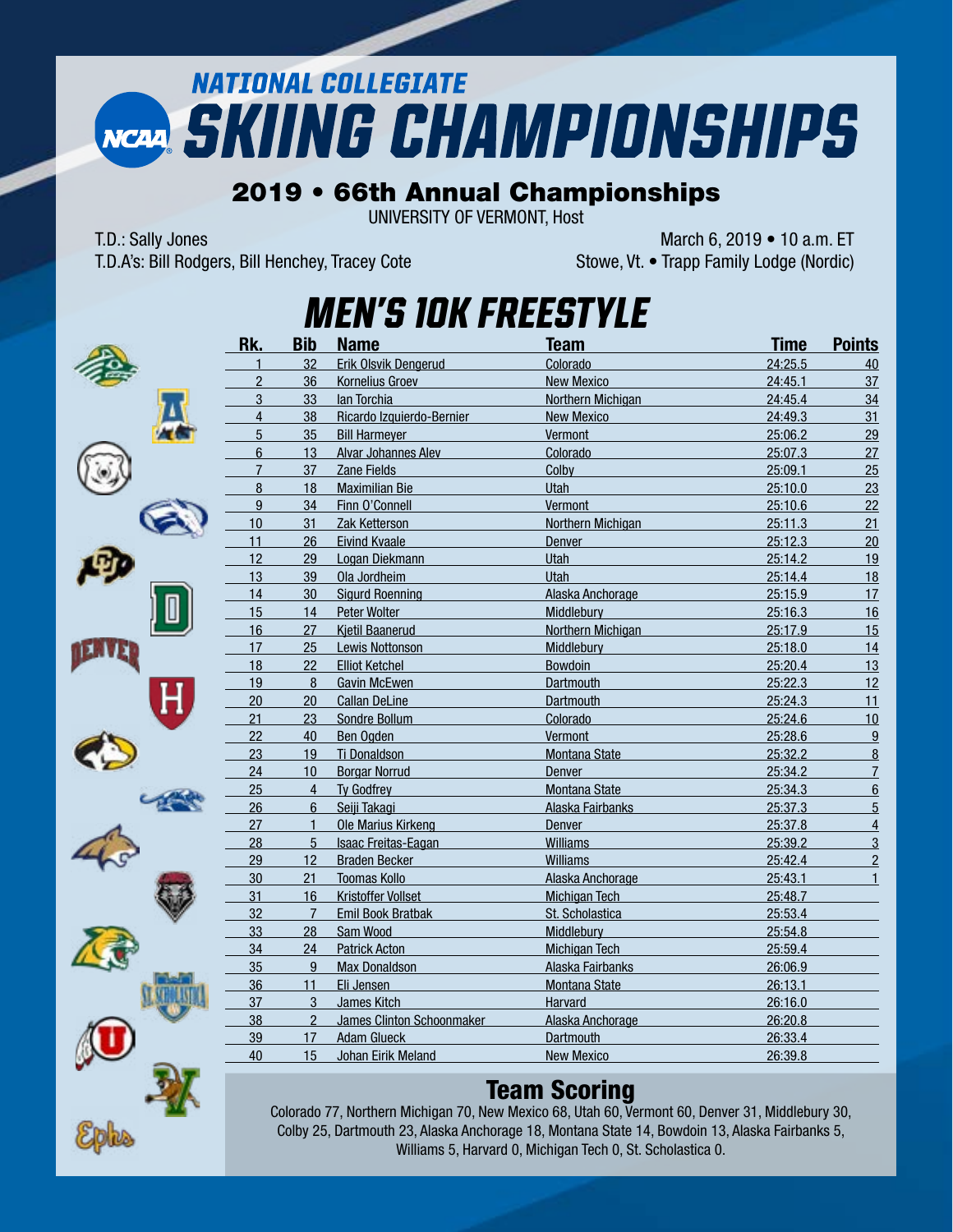# **NATIONAL COLLEGIATE NCAP, SKIING CHAMPIONSHIPS**

#### 2019 • 66th Annual Championships

UNIVERSITY OF VERMONT, Host

T.D.: Sally Jones March 6, 2019 • Noon ET T.D.A's: Bill Rodgers, Bill Henchey, Sten Fjeldheim Stowe, Vt. • Trapp Family Lodge (Nordic)





### *Women's 5K Freestyle*

| Rk.              | <b>Bib</b> | <b>Name</b>             | Team                 | <b>Time</b> | <b>Points</b>  |
|------------------|------------|-------------------------|----------------------|-------------|----------------|
| $\mathbf{1}$     | 140        | Julia Richter           | Utah                 | 13:28.3     | 40             |
| $\overline{2}$   | 134        | Jasmi Joensuu           | Denver               | 13:29.3     | 37             |
| 3                | 133        | Evelina Sutro           | Vermont              | 13:29.4     | 34             |
| $\overline{4}$   | 136        | Katharine Ogden         | Dartmouth            | 13:34.5     | 31             |
| 5                | 138        | Guro Jordheim           | <b>Utah</b>          | 13:37.6     | 29             |
| $6\phantom{a}$   | 114        | Anna Bizyukova          | Vermont              | 13:46.3     | 27             |
| $\overline{7}$   | 139        | Abigail Jarzin          | Northern Michigan    | 13:50.0     | 25             |
| $\boldsymbol{8}$ | 131        | Christina Rolandsen     | Colorado             | 13:51.4     | 23             |
| 9                | 137        | Nicole Schneider        | Northern Michigan    | 13:55.7     | 22             |
| 10               | 106        | <b>Casey Wright</b>     | Alaska Anchorage     | 13:58.7     | 21             |
| 11               | 125        | <b>Margie Freed</b>     | Vermont              | 13:58.8     | 20             |
| 12               | 128        | Lauren Jortberg         | <b>Dartmouth</b>     | 14:04.3     | 19             |
| 13               | 135        | Lydia Blanchet          | <b>Dartmouth</b>     | 14:05.4     | 18             |
| 14               | 123        | Hedda Baangman          | Colorado             | 14:07.0     | 17             |
| 15               | 130        | <b>Taeler McCrerey</b>  | <b>Denver</b>        | 14:07.9     | 16             |
| 16               | 111        | Anja Maijala            | Alaska Fairbanks     | 14:08.5     | 15             |
| 17               | 115        | Michaela Keller-Miller  | Alaska Anchorage     | 14:09.4     | 14             |
| 18               | 118        | <b>Karianne Moe</b>     | Utah                 | 14:13.9     | 13             |
| 19               | 126        | <b>Kati Roivas</b>      | Alaska Fairbanks     | 14:19.0     | 12             |
| 20               | 127        | Sarah Goble             | <b>Michigan Tech</b> | 14:19.1     | 11             |
| 21               | 119        | Emma Tarbath            | Montana State        | 14:20.7     | 10             |
| 22               | 104        | Kathleen O'Connell      | <b>Montana State</b> | 14:23.8     | 9              |
| 23               | 113        | <b>Kristine Karsrud</b> | <b>Denver</b>        | 14:26.2     | 8              |
| 24               | 121        | Anna Darnell            | Alaska Anchorage     | 14:27.4     | $\overline{1}$ |
| 25               | 102        | <b>Julie Spets</b>      | <b>New Mexico</b>    | 14:28.7     | 6              |
| 26               | 117        | Alexandra Lawson        | Middlebury           | 14:31.6     | $\overline{5}$ |
| 27               | 110        | <b>Anna Fake</b>        | <b>Montana State</b> | 14:32.4     | $\overline{4}$ |
| 28               | 129        | <b>Anne Siri Lervik</b> | Colorado             | 14:37.6     | $\overline{3}$ |
| 29               | 124        | Amanda Kautzer          | <b>Michigan Tech</b> | 14:39.8     | $\overline{2}$ |
| 30               | 105        | <b>Kaelyn Woods</b>     | <b>Bates</b>         | 14:42.7     | $\mathbf{1}$   |
| 31               | 108        | Renae Anderson          | <b>Bowdoin</b>       | 14:43.8     |                |
| 32               | 101        | Dariya Kuznetsova       | <b>New Mexico</b>    | 14:45.6     |                |
| 33               | 122        | Jackie Garso            | St. Lawrence         | 14:45.7     |                |
| 34               | 116        | Julie Ensrud            | Northern Michigan    | 14:46.2     |                |
| 35               | 112        | Hannah Hardenbergh      | <b>Harvard</b>       | 14:47.4     |                |
| 36               | 103        | <b>Avery Ellis</b>      | Middlebury           | 14:53.5     |                |
| 36               | 132        | <b>Annika Landis</b>    | Middlebury           | 14:53.5     |                |
| 38               | 107        | Sadie Peterson          | <b>Green Bay</b>     | 15:02.5     |                |
| 39               | 109        | Savanna Fassio          | <b>New Mexico</b>    | 15:10.1     |                |
| 40               | 120        | <b>Marin Coletta</b>    | Colby                | 15:34.2     |                |
|                  |            |                         |                      |             |                |

#### Team Scoring

Utah 82, Vermont 81, Dartmouth 68, Denver 61, Northern Michigan 47, Colorado 43, Alaska Anchorage 42, Alaska Fairbanks 27, Montana State 23, Michigan Tech 13, New Mexico 6, Middlebury 5, Bates 1, Bowdoin 0, Colby 0, Green Bay 0, Harvard 0, St. Lawrence 0.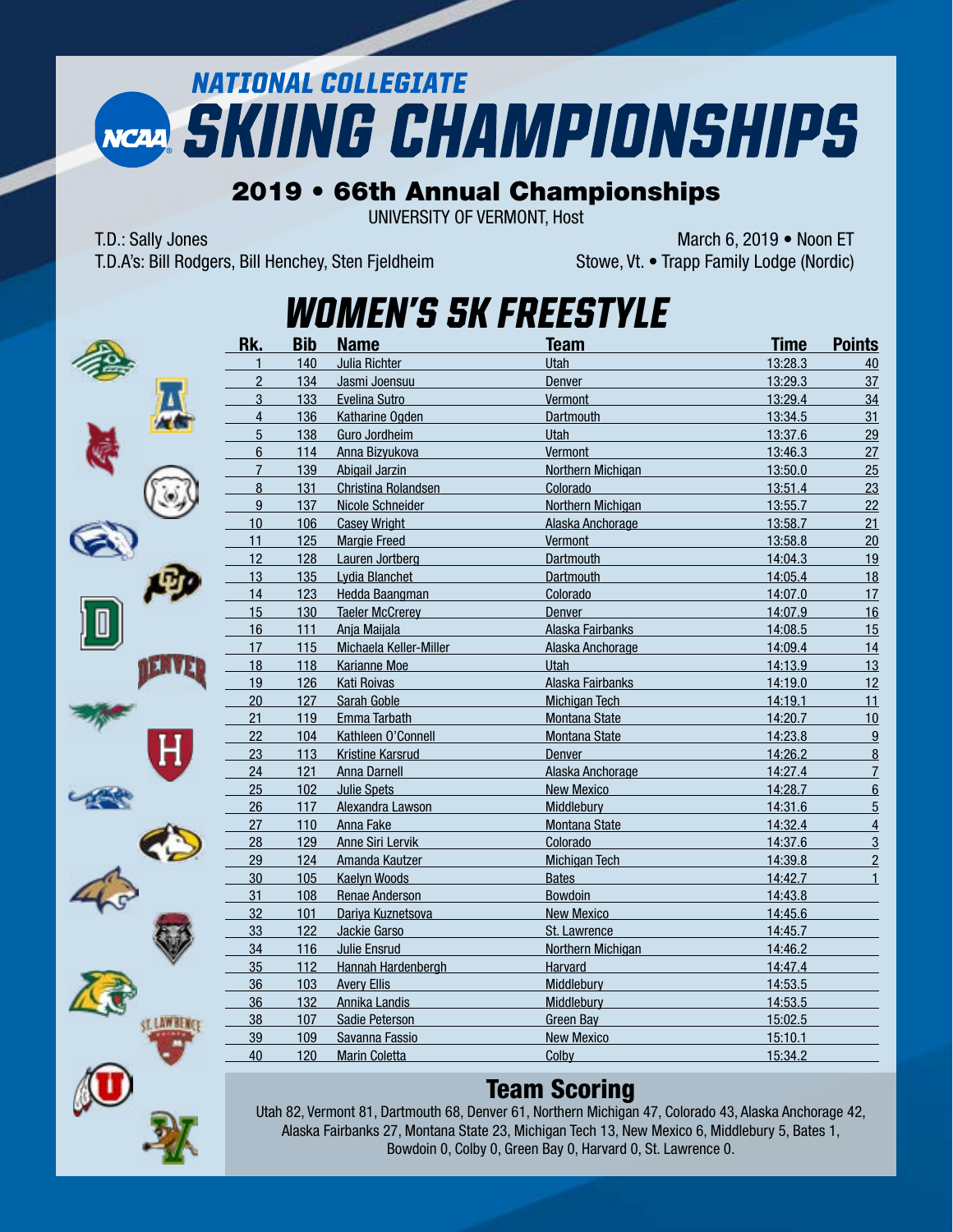# **NATIONAL COLLEGIATE NCAP SKIING CHAMPIONSHIPS**

#### 2019 • 66th Annual Championships

UNIVERSITY OF VERMONT, Host

T.D.: Charles Hughes March 7, 2019 • 9 AM First Run • Noon Second Run Referee: Jay Marshall Stowe, Vt. • Stowe, Vt. • Stowe Mountain Resort (Alpine) Ast. T.D.: Anna Berecz Main Street Course • 892m Start • 563m Finish • 329m Drop Chief of Race: Igor Vanovac Coursesetters: Justin Johnson First Run • Justin Johnson Second Run

### *Women's GIANT SLALOM*

| Rk.            | <b>Bib</b>     | <b>Name</b>                        | <b>Team</b>          | Run 1   | Run <sub>2</sub> | <b>Time</b> | <b>Points</b>  |
|----------------|----------------|------------------------------------|----------------------|---------|------------------|-------------|----------------|
|                | 14             | Laurence St. Germain               | Vermont              | 58.59   | 1:01.98          | 2:00.57     | 40             |
| 2              | 19             | Roni Remme                         | Utah                 | 58.53   | 1:02.49          | 2:01.02     | 37             |
| 3              | 1              | Patricia Mangan                    | <b>Dartmouth</b>     | 58.78   | 1:02.78          | 2:01.56     | 34             |
| 4              | 10             | Mikaela Tommy                      | Colorado             | 58.95   | 1:02.69          | 2:01.64     | 31             |
| 5              | 20             | Paula Moltzan                      | Vermont              | 58.70   | 1:03.31          | 2:02.01     | 29             |
| 6              | 5              | <b>Tuva Norbve</b>                 | <b>Denver</b>        | 58.51   | 1:03.75          | 2:02.26     | 27             |
| $\overline{7}$ | 16             | Lisa Olsson                        | <b>New Hampshire</b> | 58.86   | 1:03.64          | 2:02.50     | 25             |
| 8              | $\overline{2}$ | <b>Erin Engeset</b>                | Utah                 | 59.09   | 1:03.48          | 2:02.57     | 23             |
| 9              | 12             | Emma Woodhouse                     | New Hampshire        | 58.83   | 1:03.81          | 2:02.64     | 22             |
| 10             | $\overline{4}$ | Andrea Komsic                      | <b>Denver</b>        | 58.43   | 1:04.40          | 2:02.83     | 21             |
| 11             | 3              | <b>Caroline Bartlett</b>           | Middlebury           | 58.29   | 1:04.61          | 2:02.90     | 20             |
| 12             | 11             | <b>Rebecca Fiegl</b>               | <b>New Mexico</b>    | 59.19   | 1:04.32          | 2:03.51     | 19             |
| 13             | 9              | <b>Stephanie Currie</b>            | <b>Dartmouth</b>     | 59.66   | 1:03.88          | 2:03.54     | 18             |
| 14             | 13             | Sona Morvcikova                    | <b>New Mexico</b>    | 59.85   | 1:03.94          | 2:03.79     | 17             |
| 15             | 24             | Sandra Schoepke                    | Colby                | 1:00.23 | 1:03.80          | 2:04.03     | 16             |
| 16             | 28             | Kristina Aasberg                   | Utah                 | 1:00.91 | 1:03.60          | 2:04.51     | 15             |
| 17             | 15             | Georgia Burgess                    | Alaska Anchorage     | 1:00.14 | 1:04.40          | 2:04.54     | 14             |
| 18             | 17             | Li Djurestaal                      | Alaska Anchorage     | 59.50   | 1:05.19          | 2:04.69     | 13             |
| 19             | 25             | Stef Fleckenstein                  | Colorado             | 1:00.09 | 1:04.70          | 2:04.79     | 12             |
| 20             | $\overline{7}$ | Alexa Dlouhy                       | Dartmouth            | 1:00.59 | 1:04.75          | 2:05.34     | 11             |
| 21             | 21             | Antonia Wearmouth                  | <b>New Mexico</b>    | 1:00.56 | 1:04.81          | 2:05.37     | 10             |
| 22             | 8              | Amelia Smart                       | Denver               | 1:00.75 | 1:04.88          | 2:05.63     | 9              |
| 23             | 27             | Nora Christensen                   | Colorado             | 1:00.64 | 1:05.21          | 2:05.85     | $\overline{8}$ |
| 24             | 30             | Anika Angriman                     | Westminster          | 1:00.89 | 1:05.03          | 2:05.92     | $\overline{7}$ |
| 25             | 22             | Anna Willassen                     | St. Michael's        | 1:01.48 | 1:04.97          | 2:06.45     | 6              |
| 26             | 23             | Jocelyn McCarthy                   | Montana State        | 1:01.57 | 1:05.10          | 2:06.67     | $\overline{5}$ |
| 27             | 29             | <b>Emilia Laffin</b>               | St. Michael's        | 1:00.81 | 1:06.11          | 2:06.92     | $\overline{4}$ |
| 28             | 34             | Anne-Solene Bregou                 | Westminster          | 1:01.72 | 1:05.95          | 2:07.67     | $\overline{3}$ |
| 29             | 31             | <b>Rosie Hust</b>                  | Colby                | 1:02.71 | 1:06.24          | 2:08.95     | $\overline{2}$ |
| 30             | 26             | <b>Madison Lord</b>                | Middlebury           | 1:03.40 | 1:06.56          | 2:09.96     | $\mathbf{1}$   |
|                |                | <b>Did Not Finish (First Run)</b>  |                      |         |                  |             |                |
|                | 6              | <b>Mille Graesdal</b>              | Vermont              |         |                  |             |                |
|                | 33             | <b>Griffin Mueller</b>             | <b>Bates</b>         |         |                  |             |                |
|                |                | <b>Disqualified (First Run)</b>    |                      |         |                  |             |                |
|                | 32             | Giulia Lorini                      | Westminster          |         |                  |             |                |
|                |                | <b>Did Not Finish (Second Run)</b> |                      |         |                  |             |                |
|                |                | 18 Lucia Bailey                    | <b>Middlebury</b>    | 1:00.45 |                  |             |                |
|                |                |                                    |                      |         |                  |             |                |

### **Team Scoring**

Utah 75, Vermont 69, Dartmouth 63, Denver 57, Colorado 51, New Hampshire 47, New Mexico 46, Alaska Anchorage 27, Middlebury 21, Colby 18, St. Michael's 10, Westminster 10, Montana State 5, Bates 0.

#### **Fastest Runs**

| <b>First Run</b>       |       | <b>Second Run</b>    |         |
|------------------------|-------|----------------------|---------|
| Caroline Bartlett, MID | 58.29 | L. St. Germain, UVM  | 1:01.98 |
| Andrea Komsic, DU      | 58.43 | Roni Remmi, UU       | 1:02.49 |
| Tuva Norbye, DU        | 58.51 | Mikaela Tommy, CU    | 1:02.69 |
| Roni Remme, UU         | 58.53 | Patricia Mangan, DAR | 1:02.78 |